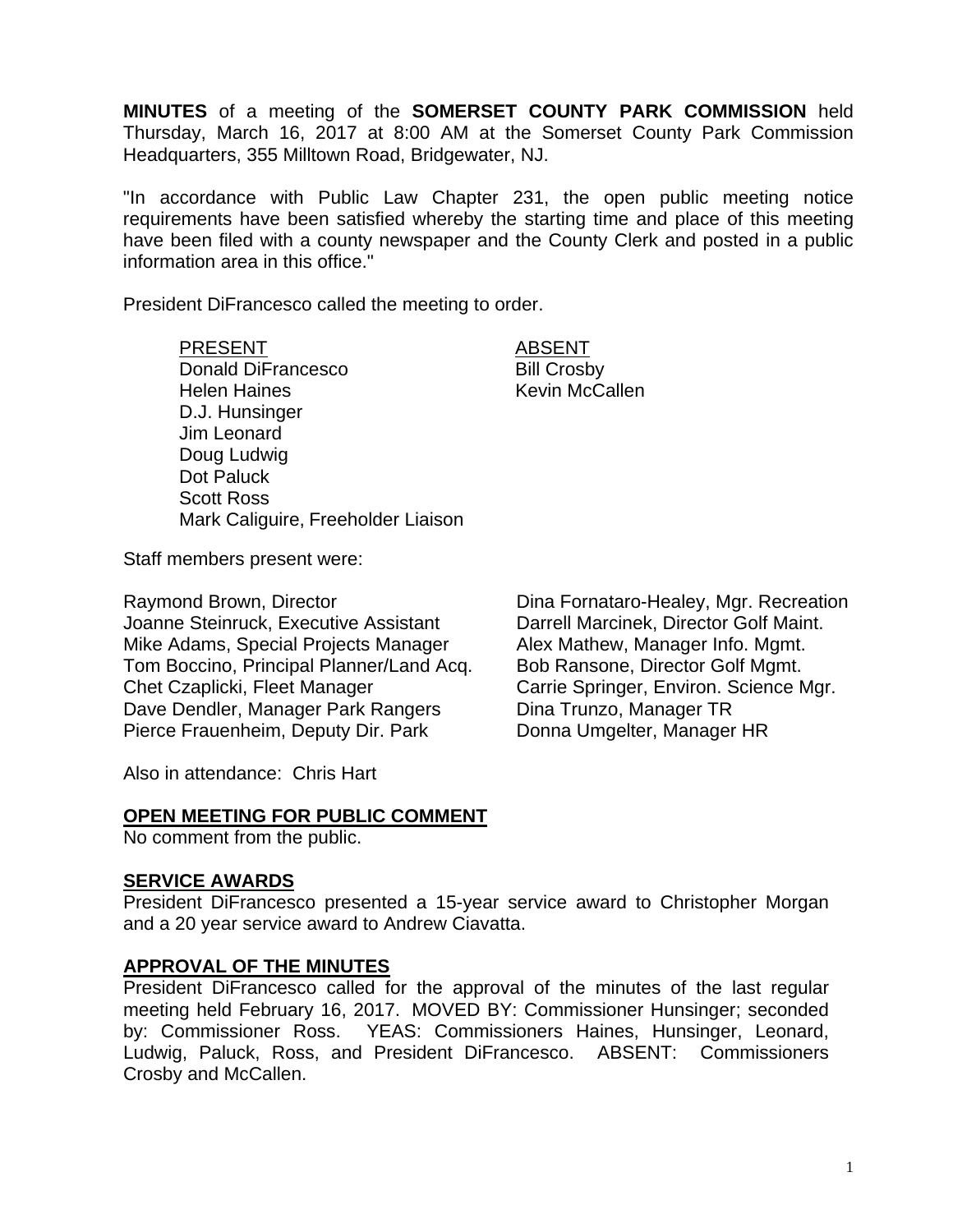# **APPROVAL OF BILLS FOR PAYMENT**

The following resolutions were MOVED BY: Commissioner Hunsinger; seconded by: Commissioner Paluck. YEAS: Commissioners Haines, Hunsinger, Leonard, Ludwig, Paluck, Ross, and President DiFrancesco. ABSENT: Commissioners Crosby and McCallen.

## **Resolution R17-023 – Payment of Claims**

Resolution authorizing payment of bills for \$1,141,722.37 comprising of check numbers 8361-8426, 8427-8469, 8671-8480, 8481-8535, and 8536-8608.

## **Resolution R17-024 – Certification of Funds for Previously Awarded Contracts**

Resolution certifies funds for previously awarded contracts.

## **DIRECTOR'S REPORT**

Director Brown submitted a report for the month of February 2017.

## **COMMISSIONER CORRESPONDENCE**

Letter from an "avid golfer" complimenting Mike Havay and his staff at Quail Brook Golf Course. He is hopeful the Freeholders are again able to provide the funds necessary to maintain the wonderful courses for the residents.

## **CONSENT AGENDA**

### **RESOLUTIONS**

The following resolutions were MOVED BY: Commissioner Hunsinger; seconded by: Commissioner Paluck. YEAS: Commissioners Haines, Hunsinger, Leonard, Ludwig, Paluck, Ross, and President DiFrancesco. ABSENT: Commissioners Crosby and McCallen.

### **Resolution R17-025 – Sale of Surplus**

Resolution authorizes the sale of surplus vehicles and equipment.

#### **Resolution R17-026 – Authorizing Purchase of Lesson Horses for Lord Stirling Stable**

Resolution authorizes the purchase of lesson horses. The cost is not to exceed \$12,300.

### **Resolution R17-027 – Award of Second Year of a Two-Year Contract for Irrigation Repair Parts**

Resolution awards a contract to Site One Landscape Supply and Storr Tractor Company. The cost is not to exceed \$7,500.

## **Resolution R17-028 – Award of Contract for Purchase of a Toro Groundsmaster 4010-D Wide Area Mower**

Resolution awards a contract to Storr Tractor. The cost is not to exceed \$75,803.20.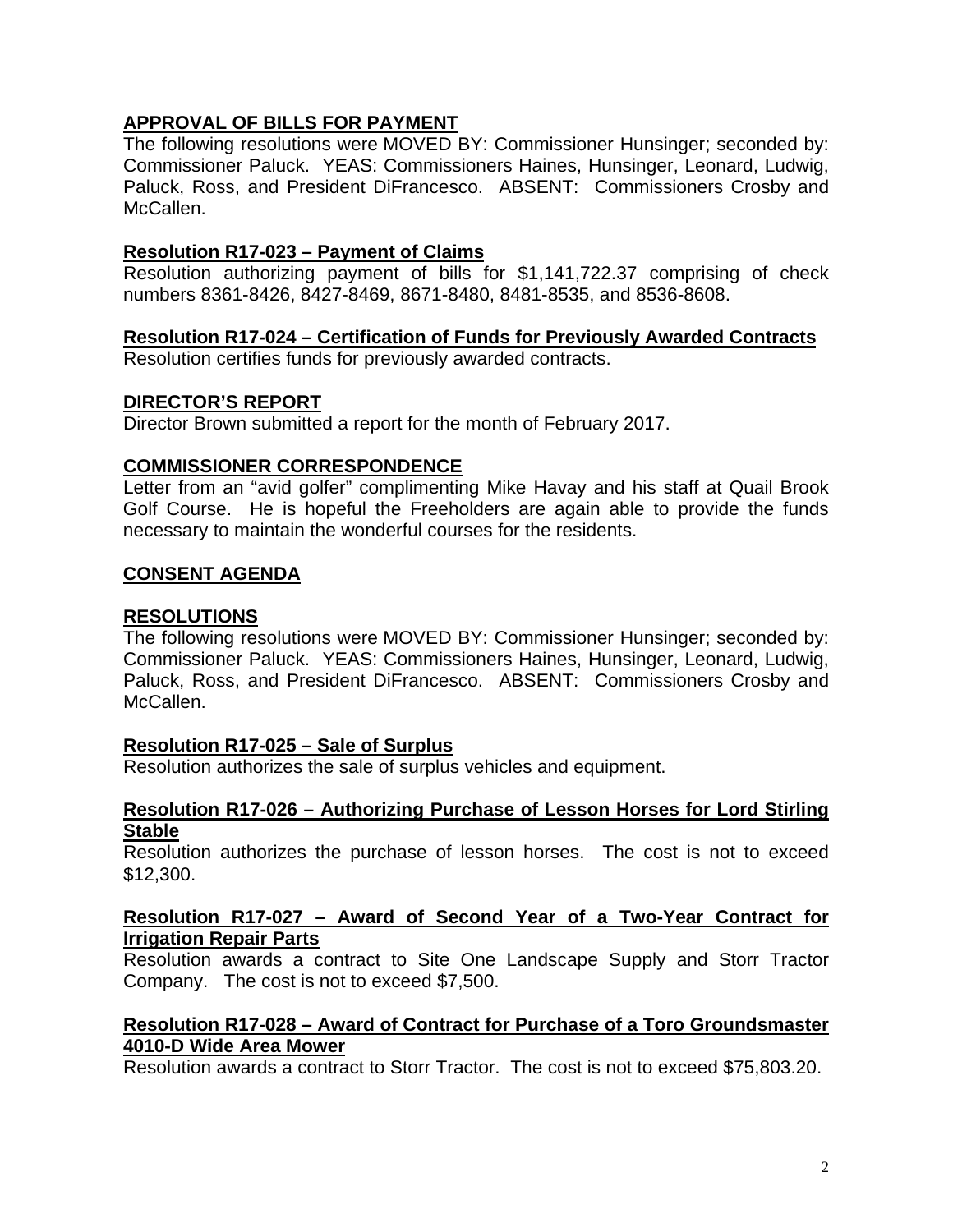## **Resolution R17-029 – Award of Contract for Purchase of a Toro Groundsmaster 4000-D Wide Mower with Option**

Resolution awards a contract to Storr Tractor. The cost is not to exceed \$62,052.80.

# **Resolution R17-030 – Award of Contract for Purchase of Two (2) Toro Groundsmaster Sidewinder 3503-D with Options**

Resolution awards a contract to Storr Tractor. The cost is not to exceed \$57,228.80.

## **Resolution R17-031 – Award of Contract for Purchase of Three (3) Toro Infield Pro 5040 with Options**

Resolution awards a contract to Storr Tractor. The cost is not to exceed \$75,132.

### **Resolution R17-032 – Award of Contract for Purchase of Toro Groundsmaster 360 Z-Turn Mower with Options**

Resolution awards a contract to Storr Tractor. The cost is not to exceed \$43,129.46.

## **Resolution R17-033 – Award of Contract for Purchase of a Jacobsen XD Truckster**

Resolution awards a contract to Wilfred MacDonald. The cost is not to exceed \$29,013.76.

### **Resolution R17-034 – Award of Contract for Purchase of Two (2) F550 Mason Dump Trucks with Plows and Spreaders**

Resolution awards a contract to Route 23 Auto Mall, LLC. The cost is not to exceed \$75,532.

## **Resolution R17-035 – Award of Contract for Purchase of Two (2) Ford F350 Super Cab Gas 4WD Pickup Trucks**

Resolution awards a contract to Ditschman Flemington Ford Lincoln Mercury. The cost is not to exceed \$62,352.

## **Resolution R17-036 – Award of Contract for Purchase of a Ford F250 Crew Cab, Gas, 4WD Pickup Truck with Plow**

Resolution awards a contract to Ditschman Flemington Ford Lincoln Mercury. The cost is not to exceed \$36,109.

## **Resolution R17-037 – Award of Contract for Purchase of a Nissan Frontier King Cab Pickup Truck with Option**

Resolution awards a contract to Route 21 Auto Mall, LLC. The cost is not to exceed \$23,172.50

# **Resolution R17-038 – Award of Contract for Purchase of a Ford F150 Crew Cab, Gas, 4WD Pickup Truck with One (1) Option**

Resolution awards a contract to Beyer Ford. The cost is not to exceed \$29,586.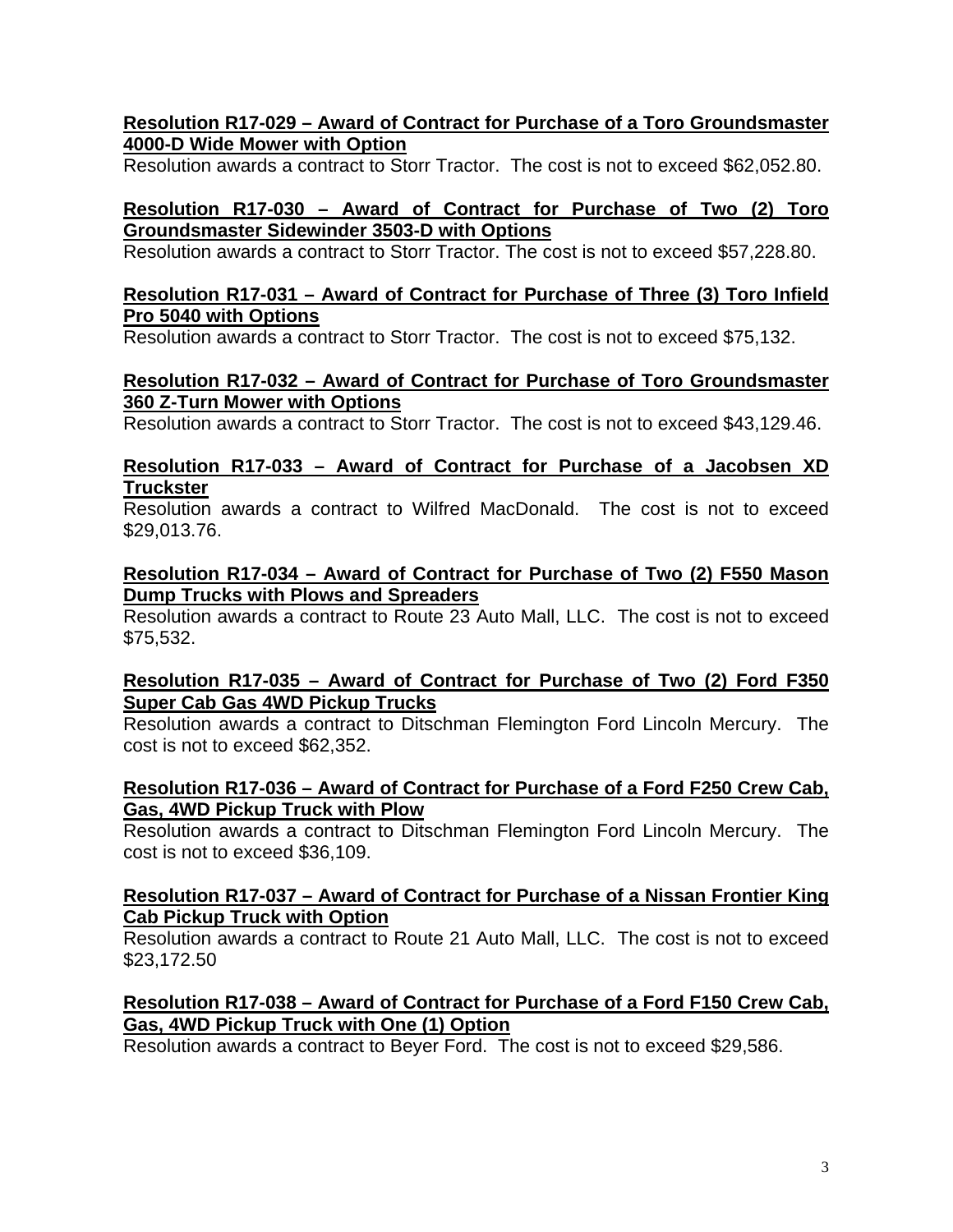### **Resolution R17-039 – Award of First Year of a Three-Year Contact for Electrical and Plumbing Services**

Resolution awards a contract for electric to A & S Service Co., Inc. as the primary vendor and Oxford Electrical Contractors as the secondary vendor. Plumbing is awarded to Robert Griggs Plumbing as the primary vendor and Stryker Heating and Cooling as the secondary vendor.

# **RESOLUTION TAKEN OUT OF CONSENT AGENDA**

President DiFrancesco reported that the opening of Mountain View Park represents a new operational cost to the Park Commission. The License Agreement covers the operational arrangement between the Park Commission and Hillsborough Township regarding use of the baseball complex and its amenities. The agreement is for 24 years due to the partnership agreement between Somerset County and Hillsborough Township…an extended agreement period permitted by NJ Green Acres due to the capital investment the township shared with the county. Each year the user fees will be reviewed and adjusted in accordance with the Park Commission's adopted annual fee schedule. Freeholder Caliguire explained that Hillsborough Baseball has provided dates of their games and Ray confirmed that staff has those dates already blocked out for the upcoming season. Freeholder Caliguire also indicated that the Board of Freeholders understands that the user fees received from the Township and other entities will not cover the cost of operating the facility, particularly in the early years of the new park.

President DiFrancesco explained that his law firm was involved with the agreement as legal counsel to Hillsborough Township; however, Commission counsel has advised him that he does not have a conflict of interest and can vote on this resolution.

## **Resolution R17-021 – Approving a License Agreement with Hillsborough Township Regarding Mountain View Park**

Resolution approves a License Agreement with Hillsborough for the use of the Athletic Complex during baseball and softball seasons. The Agreement is for January 1, 2017 through December 31, 2040. MOVED BY: Commissioner Ross; seconded by: Commissioner Paluck. YEAS: Commissioners Haines, Hunsinger, Leonard, Ludwig, Paluck, Ross, and President DiFrancesco. ABSENT: Commissioners Crosby and McCallen.

Commissioner Ross thanked the Freeholders, Park Commission, and Hillsborough Township for the park. He noted that the new facility will be awesome for the kids.

# **COMMITTEE REPORTS**

# **FINANCE/BUSINESS ADMINISTRATION**

President DiFrancesco, Chair of the Committee, submitted a report for the month of February 2017.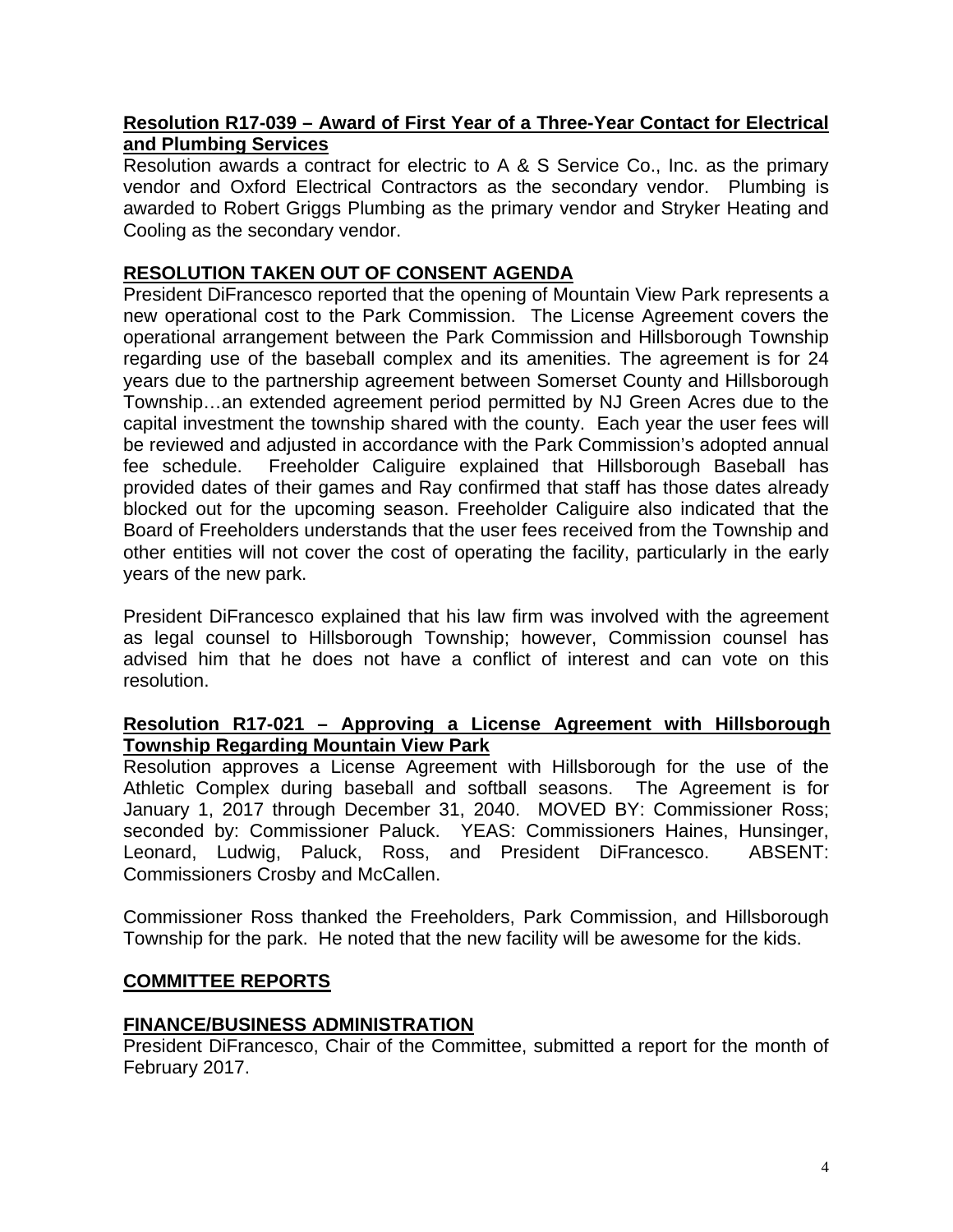Director Brown reported that work continues with Nick Trasente and Mike Amorosa. The Park Commission will be prepared to adopt the budget following the County's adoption of its budget in April. Ray thanked all involved for their support and assistance.

### **HUMAN RESOURCES**

Commission Leonard, Chair of the Committee, submitted a report for the month of February 2017.

### **LEISURE SERVICES**

Commissioner Ludwig, Chair of the Committee, submitted a report for the month of February 2017.

Dina Trunzo, Therapeutic Recreation Manager reported that she received the annual \$100 donation from a retiree for the Therapeutic Recreation Horticulture garden. She is grateful for the contribution. Staff is in camp and golf tournament mode. The Pro/Celebrity Golf Tournament will be held on Monday, May 1. In keeping with our agency goals and ADA compliance, Dina conducted disability awareness and sensitivity training with the Golf Maintenance staff.

Dina Fornataro-Healey, Manager Recreation reported that capital improvements are underway that will make Warrenbrook pool more inviting. She is receiving quotes for new paddle boats for Colonial Park and applications for summer staff are being reviewed.

Carrie Springer, Environmental Science Manager reported that a volunteer nominated the EEC for the Bernards Township Mayor's Art Award and they were recently informed that they were selected. The award is for the support of arts. Carrie reported it is an honor to be nominated by a volunteer and receive the award.

### **GOLF MANAGEMENT**

Commissioner Paluck, Chair of the Committee, submitted a report for the month of February 2017.

Bob Ransone deputy Director of Golf Management reported January was a very good month for golf revenue and February set a new record for golf revenue for that month. However, March is just the opposite so far due to the weather conditions and all the gains that were made in the first two months are non-appreciable in the first two weeks of March. Staff attended the New Jersey Golf Show and were able to register golfers. Quail Brook Golf Course was opened a week earlier than planned to take advantage of the great February weather.

### **INFORMATION MANAGEMENT**

Commissioner McCallen, Chair of the Committee, submitted a report for the month of February 2017.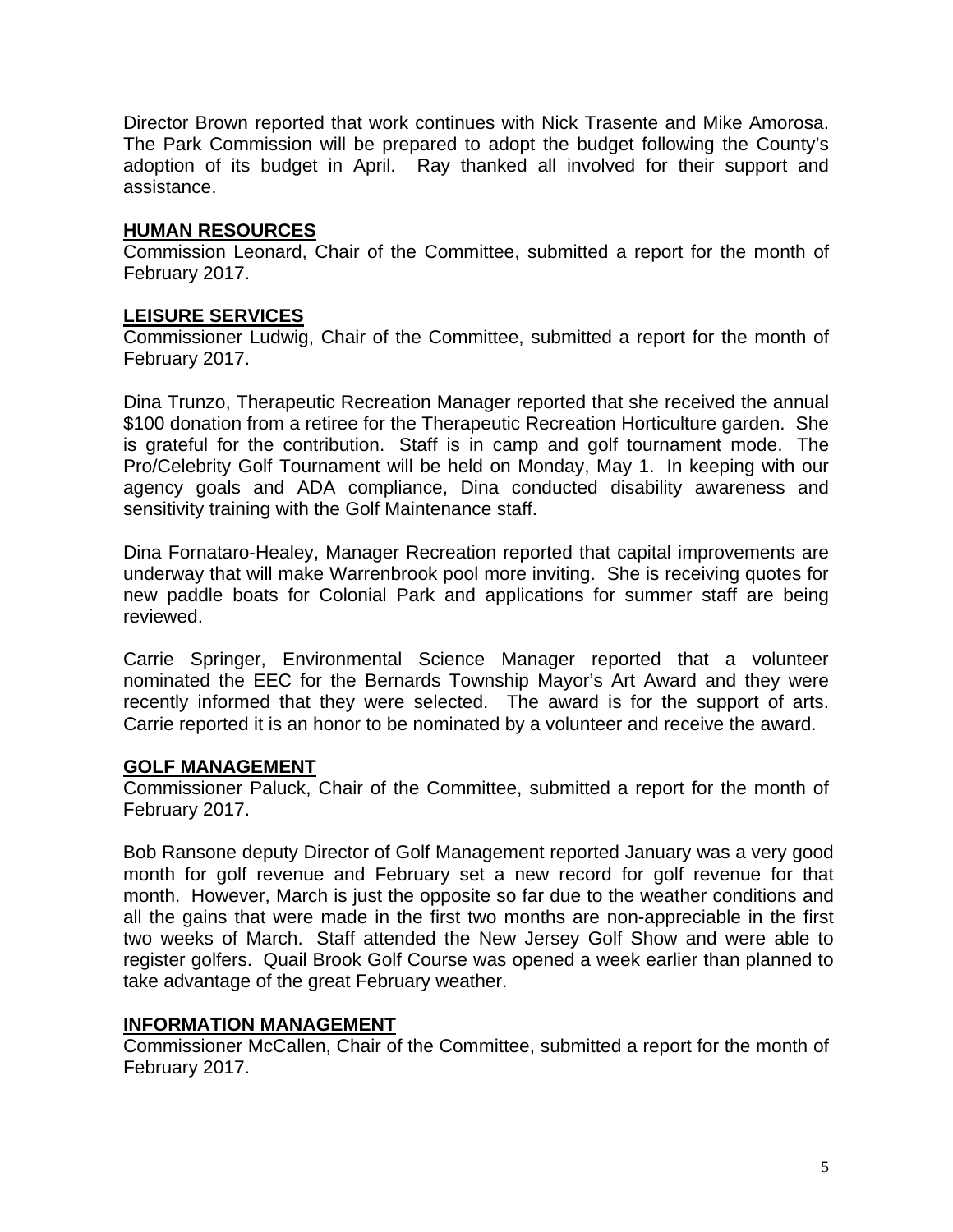### **VISITOR SERVICES**

Commissioner Crosby, Chair of the Committee, submitted a report for the month of February 2017.

Dave Dendler, Manager Park Rangers reported that 30 employees were trained in water rescue awareness. Two Park Rangers were hired to fill vacancies. Staff is preparing for the Sourland Smackdown. There will be two new sponsors this year.

### **PROPERTY MANAGEMENT**

Commissioner Crosby, Chair of the Committee, submitted a report for the month of February 2017.

### **PLANNING AND LAND ACQUISITION**

Commissioner Haines, Chair of the Committee, submitted a report for the month of February 2017.

### **CAPITAL FACILIITES – CONSTRUCTION and ENGINEERING**

Commissioner McCallen, Chair of the Committee, submitted a report for the month of February 2017.

Director Brown reported that a meeting was held to review the funded projects.

### **PARK MAINTENANCE & HORTICULTURE**

Commissioner Hunsinger, Chair of the Committee, submitted a report for the month of February 2017.

Pierce Frauenheim, Deputy Director Park Maintenance reported that staff has been communicating well with Hillsborough Little League representatives regarding the opening of Mountain View Park Complex. The ribbon cutting will be held on Saturday, April 22 at 9:00 a.m. Ray encouraged everyone to mark their calendars as the official GRAND OPENING of the County's newest facility, as it will be a special day for the Commission.

#### **AUDIT COMMITTEE**

No report this month.

### **FREEHOLDER'S REPORT**

No report this month.

### **OLD BUSINESS**

No old business to report.

#### **NEW BUSINESS**

No new business to report.